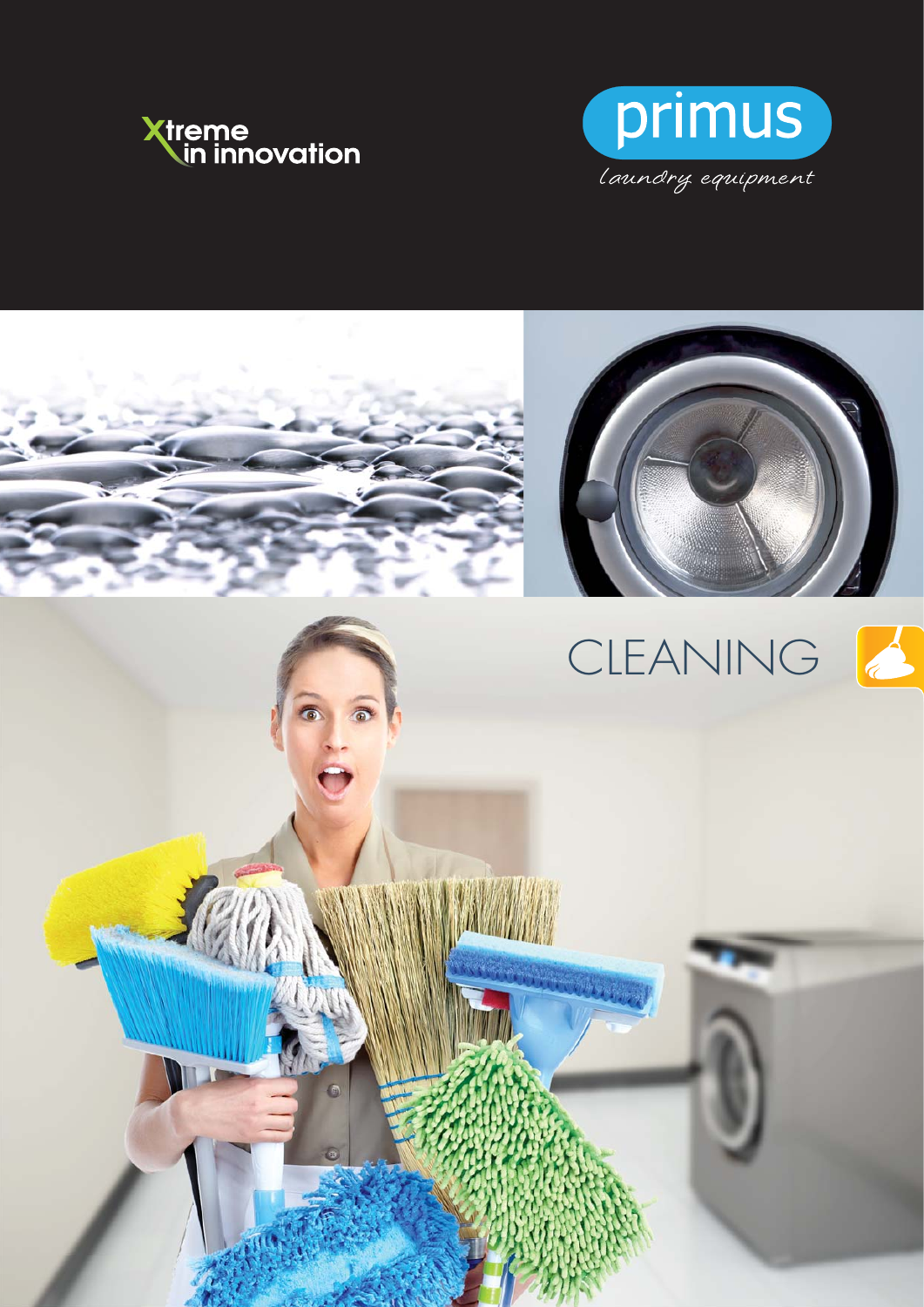# EXPERTS IN CLEANING





## ESPECIALLY FOR THE CLEANING INDUSTRY

One of the essentials for the successful operation of your cleaning service is laundry equipment. Increasing demands on hygiene and efficiency in floor cleaning, for example, require innovative and high-performance laundry products.

Since 1911, Primus has built a long tradition in designing and manufacturing laundry equipment according to our core values of 'quality without compromise' and 'extreme in innovation'.

Today, we are a world-leading manufacturer of industrial and professional washers, dryers and ironers that offer a complete laundry solution! Our products are known for their robustness, service-friendliness and long lifetime.

Especially for the cleaning industry, Primus has developed customised products with features that include: special mop and microfibre programmes, large drain valves, and more.



## ONE STOP SUPPLIER

- Professional & commercial washers, dryers & ironers - Customised products for all cleaning segments



# PROFESSIONAL SERVICE

- Central spare parts administration
- Project department for designs & drawings
- Free service desk: +32 (0)56 43 52 00



### **QUALITY**

Robust machines – low service frequency - Oversized components

- Reliable products with long lifetime
- (10 times longer than household machines)
- **Strong & resilient** for industrial use and operation by many people



## INNOVATIVE

We continuously introduce new technologies to optimise consumption of electricity & water for the highest possible efficiency.



## WORLDWIDE SERVICE

- Primus **worldwide service** assistance
- Dealer network in over 100 countries
- Sales offices in Spain, France, Belgium, Czech Republic, Dubai, Hong-Kong, Uruguay, China.



# **ECOLOGICAL**

- Low-consumption wash programmes
- **High spin** extraction for **energy-saving** short drying cycles
- ISO 14001 certification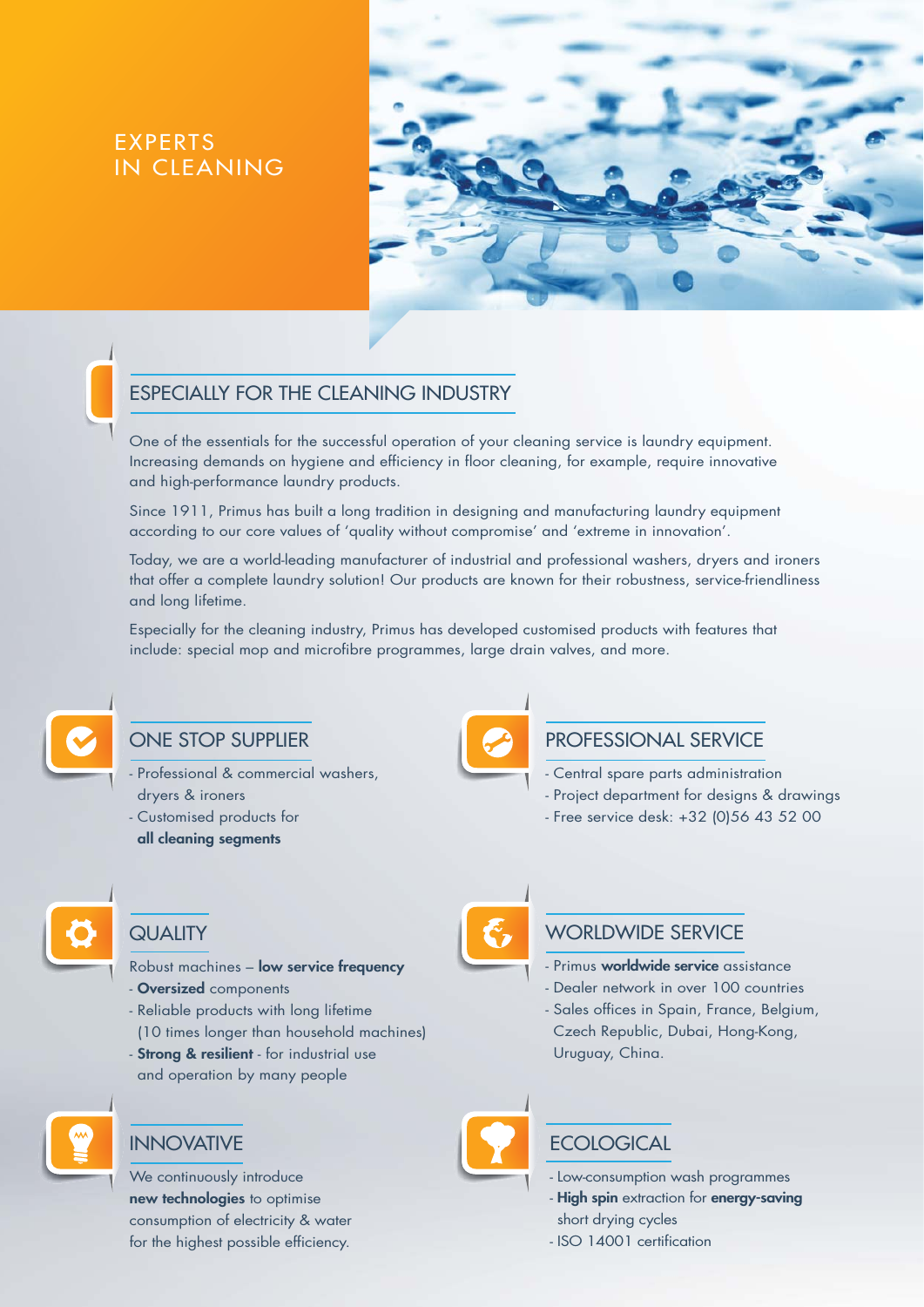



### **FASY & FIFXIBLE OPERATION**

- Easy operation for all personnel
- Easy programme upload by USB stick
- Delay start function
- All parameters are freely programmable: water level, soap signals, temperature, number of rinses and spin speed



## EASY LOADING & UNLOADING

- Easy to use door handle
- Large door swings open 180°
- Large door openings:
- FX105 42cm FX135 46cm
- Plinths available for ideal working height
- No drain pumps ideal for washing mops





orımus

laundry equipment

### HIGH-PERFORMANCE WASH PROGRAMMES

- Short & efficient wash programmes: hot water fill
- Special Mop & micro fibres programmes available
- Efficient water & electricity consumption
- High G-force (400G) 45% humidity after final spin
- Big capacity



## **FASY INSTALLATION**

- Easy soap option for plug & play to external liquid dispensing systems
- Easy access to vital parts: heating elements, drain valve & timer accessible from front
- Programmes can be easily upgraded for new textile materials